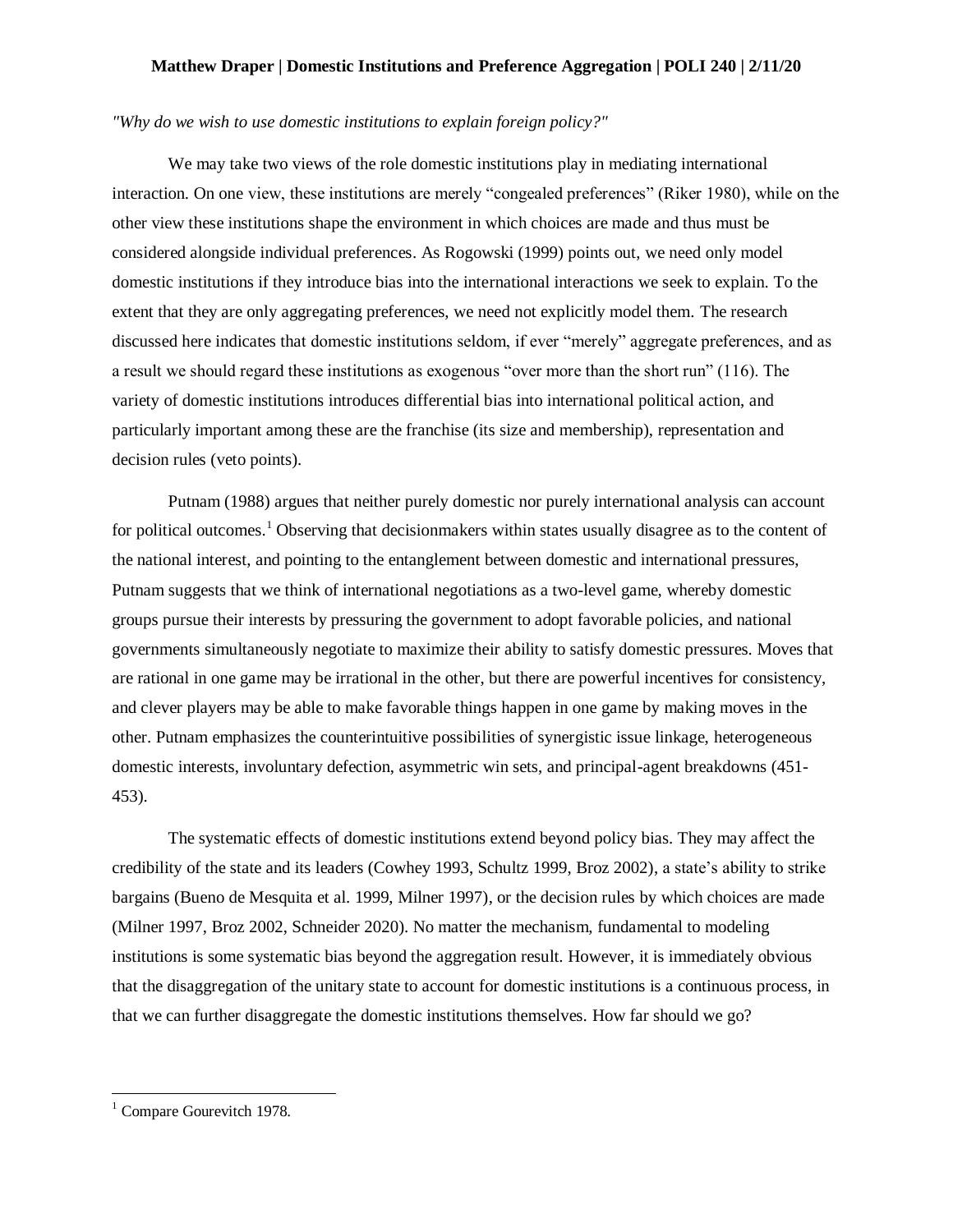In an attempt to give a taxonomy of the possibilities for disaggregation, Allison (1969) distinguishes among three conceptual models of state behavior. In the rational process model (Model I), the state acts as a unitary rational actor, making decisions in its interest. In the organizational process model (Model II), policy is an organizational output produced according to previously established procedures, and the state is a constellation of loosely allied organizations. In the bureaucratic politics model (Model III), policy is made as a result of bargaining games played by the leaders of large bureaucratic organizations driven by positional interests. Allison is clear that each model has utility, but that it is crucial to choose consciously (715). Bendor and Hammond (1992) criticize Allison's use of conceptual models in five ways: (1) underlying assumptions are opaque, (2) hypotheses do not follow from the initial assumptions, (3) the "simple rules lead to simple outcomes" inference supporting Model II is false, (4) Model I is too simple and Model II is too complex, and (5) Allison misinterprets key aspects of rational choice theory, organization theory and bureaucratic politics. Interestingly, they also identify what they take to be an inherent tension between explaining events and constructing models (318).

Fey and Goemans (2007) demonstrate that preference intensity among the selectorate can drive institutionally-induced preference intensity among state leaders, and that the relative preference intensity of two nations' selectorates can be decisive in international crisis bargaining. In their completeinformation two-state model, the leaders of each state care only about remaining in power, while their selectorates care about the outcome of the crisis itself  $(35)$ .<sup>2</sup> Because the selectorate is unable to make a credible commitment not to remove a poorly-performing leader, leaders are induced in certain circumstances to seek a "rational gamble" (36). Such gambles are only rational under the following circumstances: the gambling leader must expect to bear greater personal consequences for the war than his or her opposite number, this leader must expect that the other leader knows not only that a rational gamble is possible but the approximate magnitude of such a gamble, and that gambling would be the only way for the leader to stay in office. The need to retain the loyalty of a segment of the selectorate generates risk-accepting behavior over at least some range of crisis outcomes (49). In related research, Leventoğlu and Tarar (2005) show that public precommitment by opposing leaders can result in a prisoner's dilemma situation where both sides make high public demands that cannot be satisfied, even though they would have been better off if they could commit to not making public demands.

Bueno de Mesquita et al. (1999) show that a formal model incorporating institutional constraints on leaders' international behavior can generate six of the eight findings commonly taken to constitute the

 $\overline{a}$ 

<sup>&</sup>lt;sup>2</sup> We can easily think of circumstances where this assumption would be unhelpful – existential crises like the Cuban Missile Crisis probably go some way towards aligning the incentives of leadership and selectorate. This alignment would be even more likely in the (vast majority) of historical regimes where leaving office after a horrendous blunder might not be conducive to a long and happy retirement.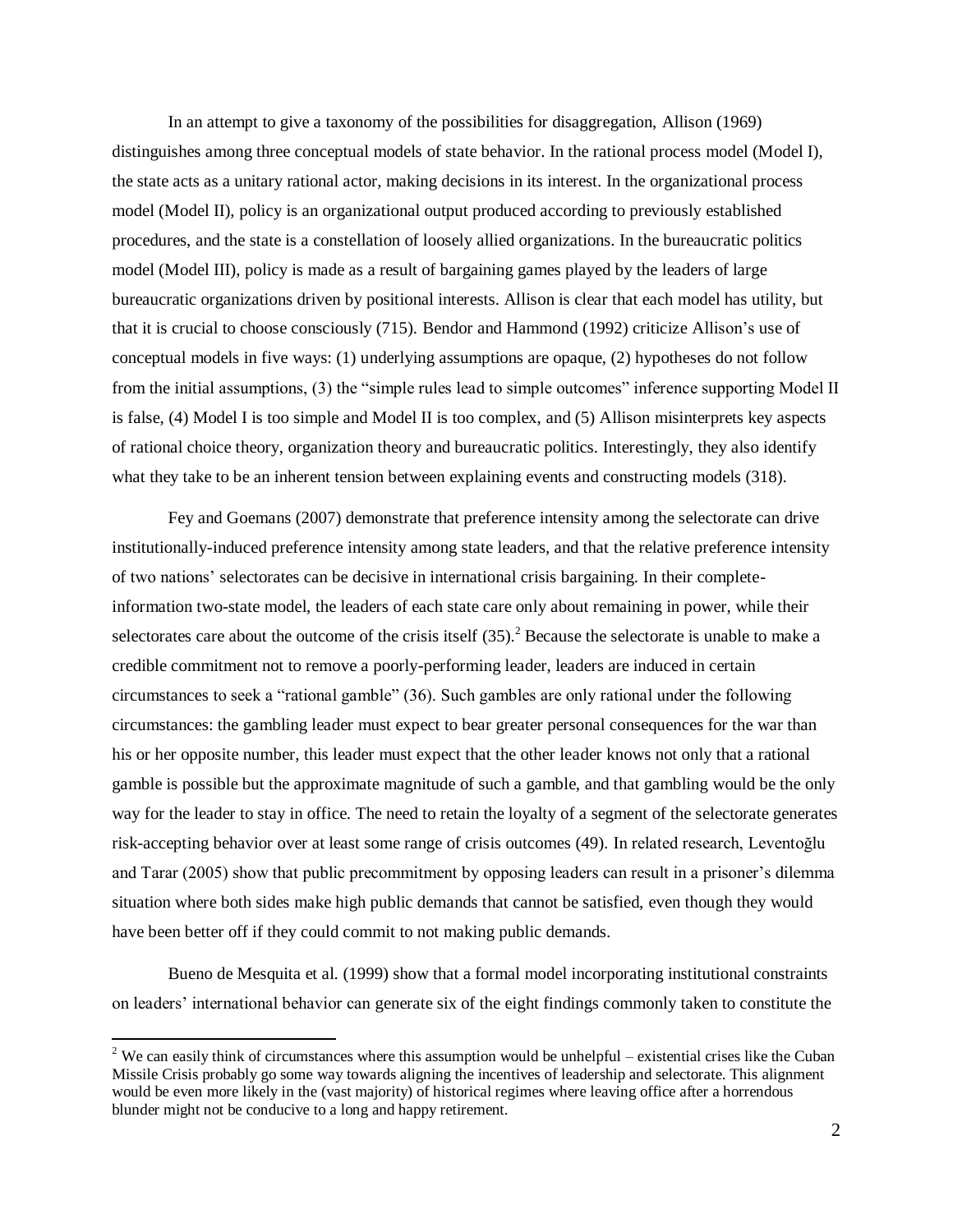democratic peace (791), including the most important – that democracies rarely fight one another. While many other accounts of the democratic peace have focused on the spread of norms, on this account the behavioral incentives facing leaders are endogenous to political institutions and the interests sustaining them (793). Unfortunately, the authors' model is marred by several apparently unrealistic assumptions. The idea that autocrats have less to fear than democrats from public policy failure does not seem plausible in the case of war. While it is true that autocrats are less likely to be removed from office during lowintensity conflicts, the reverse obtains for high-intensity conflicts – contrast the fate enjoyed by recent post-conflict leaders of Libya, Iraq and Egypt to that of the American presidents who presided over the debacle in Vietnam. Second (and for similar reasons), it seems implausible that an autocrat would accept a higher chance of losing in order to continue channeling resources to a winning coalition.

Weeks (2012) usefully points out that some kinds of dictatorships permit regime insiders to hold leaders accountable for their foreign policy decisions (343). However, contrary to the predictions of selectorate theory, she finds that even small-coalition audiences (such as those in political machines) have an incentive to jettison a leader who deviates from their preferred policies, and she anticipates Yahri-Milo's (2014) finding that military and nonmilitary members of the selectorate view threats in a systematically different manner. Finally, she argues that the types of individual who are likely to rise to the top are "precisely the types of individuals who seek out international conflicts" (343). She is emphatic that we cannot deduce preferences simply from the relative size of the domestic audience or winning coalition, nor can we simply focus on the presence or absence of constraints, because their impact is mediated through the audience. This theory is intriguing, but it seems incomplete, because she is using the Militarized Interstate Disputes dataset (Maoz 2005) as her dependent variable. We might also wish to know how many wars states refrained from fighting.

The research discussed here suggests that domestic institutions are indeed structuring the choice environment in which international interaction takes place, and that it should (in most cases) be accounted for by social science models. However, the extent to which these domestic institutions need themselves to be disaggregated is likely to be problem-driven. While Fey and Goemans are correct that Allison's Model III is exceedingly complex, we cannot abandon its conceptual utility on these grounds alone. It is a virtue for models to simplify, but if we simplify beyond the essential elements, our models will not clarify the problems we seek to understand. Putnam's two-level games approach may be a way to model complex behavior with a parsimonious set of underlying assumptions.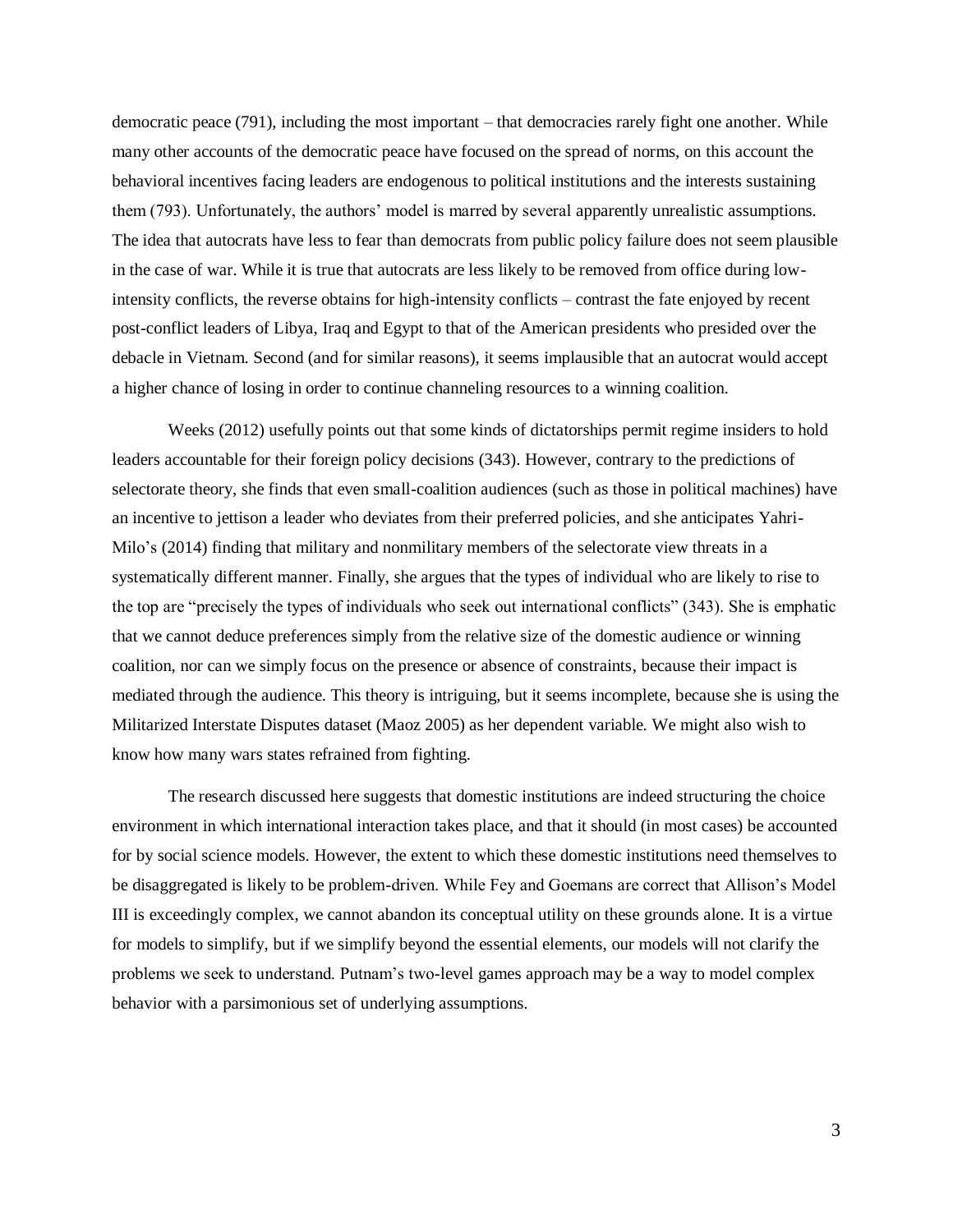## References

Allison, Graham T. 1969. "Conceptual Models and the Cuban Missile Crisis," American Political Science Review, 63(3): 689-718.

Bendor, Jonathan, and Thomas H. Hammond. 1992. "Rethinking Allison's Models," American Political Science Review, 86(2): 301-22.

Broz, J. Lawrence. 2002. "Political System Transparency and Monetary Commitment Regimes," International Organization, 56, 4 (2002), pp. 861-887.

Bueno de Mesquita, Bruce, et al. 1999. "An Institutionalist Explanation for the Democratic Peace," American Political Science Review, 93(4): 791-807.

Cowhey, Peter F. 1993. "Domestic Institutions and the Credibility of International Commitments: Japan and the United States," International Organization Vol. 47 No. 2, pp. 299-326.

Fey, Mark, and Hein E. Goemans. 2007. "Risky but Rational: War as an Institutionally Induced Gamble," The Journal of Politics, 71(1): 35-54.

Gourevitch, Peter. 1978. "The Second Image Reversed: The International Sources of Domestic Politics." International Organization 32 (4): 881-912.

Leventoğlu, Bahar, and Ahmer Tarar. 2005. "Prenegotiation Public Commitment in Domestic and International Bargaining," American Political Science Review, 99(3): 419-33.

Milner, Helen V. 1997. *Interests, Institutions, and Information: Domestic Politics and International Relations*. Princeton, NJ: Princeton University Press.

Putnam, Robert D. 1988. "Diplomacy and Domestic Politics: The Logic of Two-Level Games," International Organization, 42(3): 427-60.

Riker, William. 1980. "Implications from the Disequilibrium of Majority Rule For the Study of Institutions," American Political Science Review, 74, 1980: 432-446.

Rogowski, Ronald. 1999. "Institutions as Constraints on Strategic Choice," in Lake and Powell, Strategic Choice and International Relations. Princeton: Princeton University Press, Ch. 4, pp. 115-36.

Schneider, Christina. 2020. "Public Committments as Signals of Responsiveness in the European Union," Journal of Politics, Vol. 82 No. 1 (December).